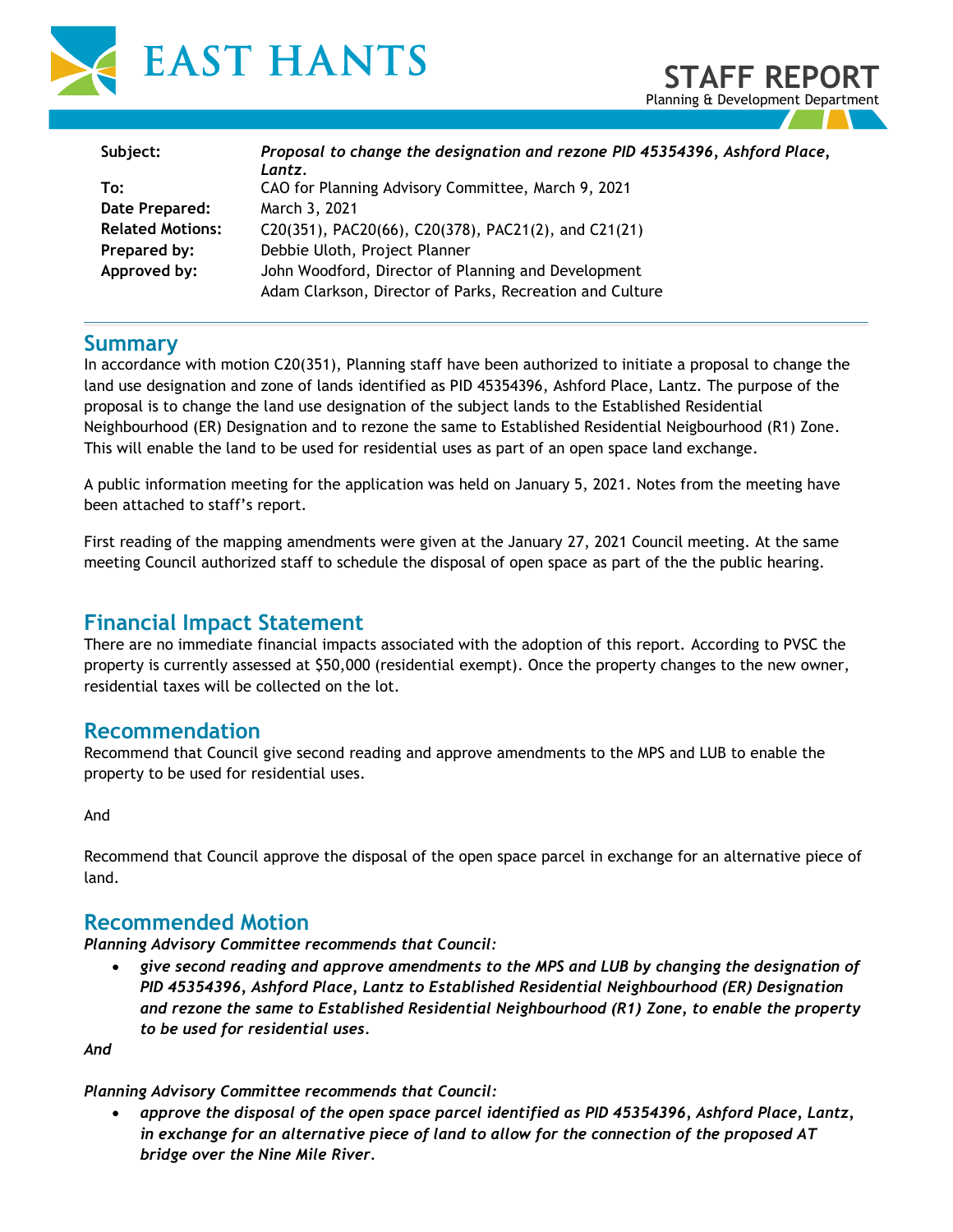## **Background**

Planning and Development staff were authorized by Municipal Council to start the process of changing the designation and zone of municipal open space in Lantz (PID 45354396). Parks, Recreation and Culture have been given authorization by Municipal Council to negotiate a land exchange for an alternative piece of land that is critical for the connection of the Primary Spine Active Transportation Route. The Parks, Open Space and Active Transportation Master Plan has not identified the open space lands on Ashford Place for future park development. Instead, the Municipality has invested in upgrades to the existing park on Logan Drive, with a new playground structure and park amenities being installed. Therefore, the open space land on Ashford Place is not critical to the Master plan and the exchange will benefit the future development of the Primary Spine.

As part of the negotiations, the Municipally owned land on Ashford Place is proposed to have the land use designation changed from Community Use (CU) to Established Residential Neighbourhood (ER) and rezone the same from Open Space (OS) Zone to Established Residential Neighbourhood (R1) Zone. Changing the land use designation and zone will enable the new property owner to use the subject land for residential uses. All other properties with frontage on Ashford Place are also zoned R1.

The land acquired for the Primary Spine Active Transportation Route will have the land use designation and zone changed for open space purposes through the plan review.



## **Subject Property**

The subject property is located at PID 45354396, Ashford Place, Lantz. An excerpt of the zoning map to the left shows the location of the subject property. The total size of the property is approximately 0.21 hectares and it has approximately 70 metres of frontage.

The property is designated Community Use (CU) Designation and zoned Open Space (OS) Zone. Land to the west is owned by NSTIR and is where the new interchange connector is being constructed. Lands to the East and South are zoned Established Residential Neighbourhood (R1) Zone.

### **Development Proposal**

The purpose of this proposal is to amend the Generalized Future Land Use Map (GFLUM) and the Land Use Bylaw Map (LUB) to change the designation and zone of the open space parcel on Ashford Place, to Established Residential Neighbourhood (R1), so that the lands may be used for residential land uses. Established

Residential Neighbourhood (R1) Zone uses include single unit dwellings, accessory dwelling units, accessory buildings and homebased businesses, which is the same uses that the existing dwelling units on Ashford Place are permitted to do. The amendments will allow for the disposal of the subject lands to enable a property exchange to occur for an alternative piece of open space that better fits with the goals of the Parks, Open Space and Active Transportation Master Plan.

The Parks, Open Space and Active Transportation master plan identifies long-term concepts for active transportation (AT) routes throughout the municipality. The Primary Spine Active Transportation Route throughout the corridor will connect Lantz to Enfield. The recently approved development agreements with Armco and Clayton will advance the connectivity of the Primary Spine from Lantz to Elmsdale as the developments are built out. The open space contributions for the Clayton development agreement includes an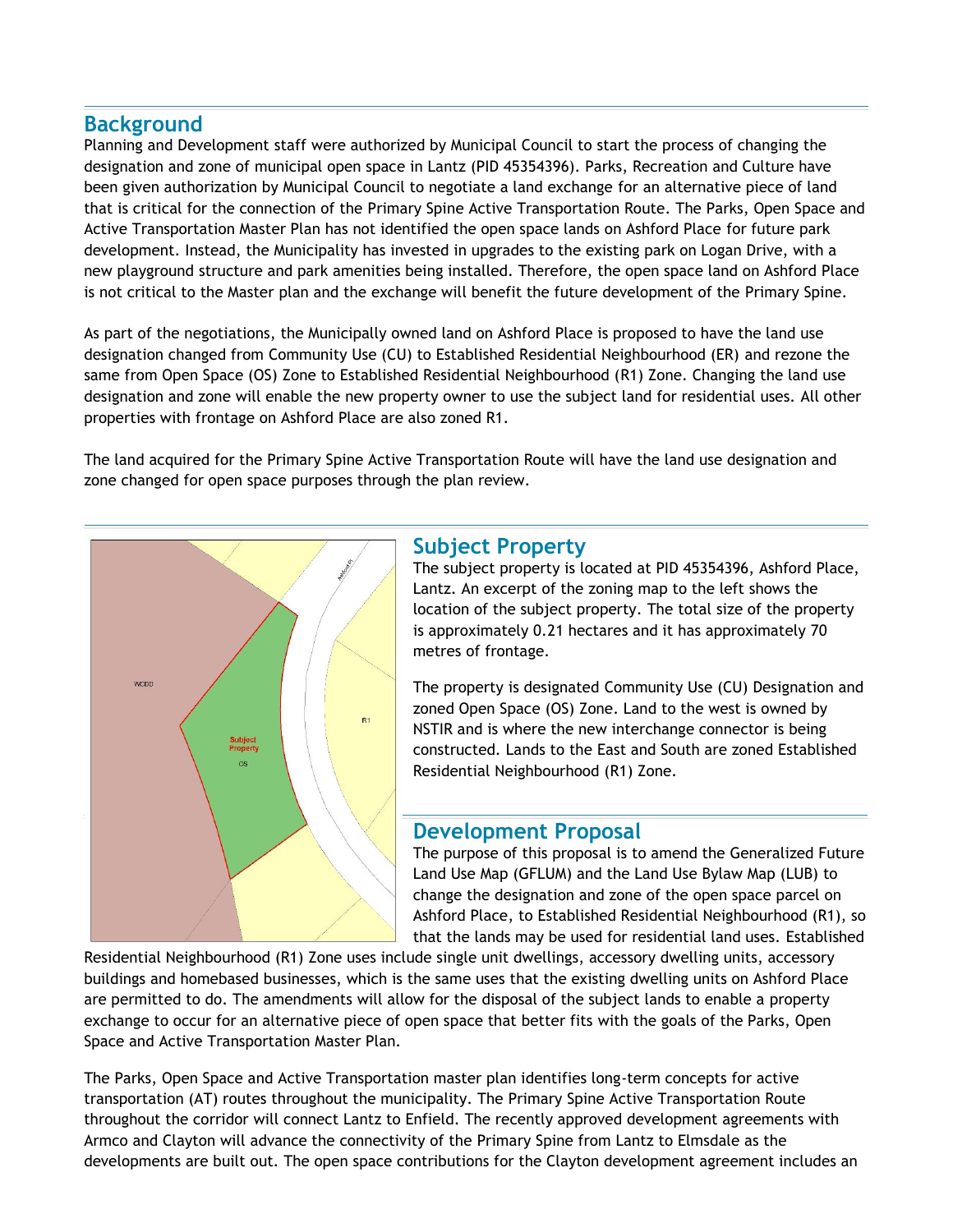AT bridge over the Nine Mile River. As part of the planning process staff are now working on connectivity of the primary spine on the Elmsdale side of the Nine Mile River. Open Space lands on Ashford Place are proposed to be exchanged for land to enable connectivity of the primary spine AT route.

Since the Open Space (OS) Zone limits land use activities to open space uses, a change in the land use designation and zone will enable a new property owner to use the land on Ashford Place for residential purposes. Staff are recommending that the same designation and zone of adjoining properties be implemented on the subject land.

The topic of restrictive covenants has been discussed at PAC and during the public information meeting. When Ashford Place was initially developed, the developer placed restrictive covenants on the building lots. These restrictive covenants can only be enforced by civil action by the developer or by other property owners located on Ashford Place. The Municipality has no authority under the Municipal Government Act to enforce restrictive covenants placed on a property by a developer. The Municipal Solicitor has indicated that creating restrictive covenants for PID 45354396 would add an administrative burden to the Municipality and its staff. If the Municipality were to place restrictive covenants on PID 45354396, it would be done so separate from the Planning process and from the original covenants put on the subdivision. Enforcement of any covenants would be through civil legal action and not through bylaw enforcement. Lots on Tower View Court do not have restrictive covenants. Restrictive covenants are an added responsibility for the Municipality and should not be placed on PID 45354396.

#### **Policy Analysis**

The Planning and Development Department have reviewed the proposal based on the applicable policies contained in the Municipal Planning Strategy. A detailed table of the evaluative criteria from the enabling policies and comments from Staff have been attached as Appendix B.

The Municipal Department of Infrastructure and Operations indicated that they did not have any issues with the application and that the rezoning would allow for a single unit dwelling, for which there is adequate water and wastewater capacity.

### **Citizen Engagement**

Planning staff have complied with the Citizen Engagement Policies of the Municipal Planning Strategy when processing this proposal. An advertisement outlining the proposal and indicating that it is under review by staff was placed in the November 27, 2020 edition of the *Chronicle Herald*. As part of the review process, a public information meeting (PIM) was required to hear input from the community.

Due to Covid-19 restrictions, the public information meeting was held as a digital meeting on January  $5<sup>th</sup>$ . Notes from the meeting have been attached as Appendix A and a recording of the meeting is available on the East Hants YouTube channel.

Questions from residents regarding the proposal included:

- How will the land be used after it is rezoned?
- What type of land uses are permitted in an R1 Zone?
- Requesting single family homes only.
- What is the timeline for the construction of the Primary Spine Active Transportation Route?
- When will the new land owner be developing the land?
- Will the Primary Spine Active Transportation Route remain the property of East Hants?

Planning staff went over the type of land uses that are permitted in the R1 Zone and Parks, Recreation and Culture staff briefly discussed the plans for the Primary Spine Active Transportation Route.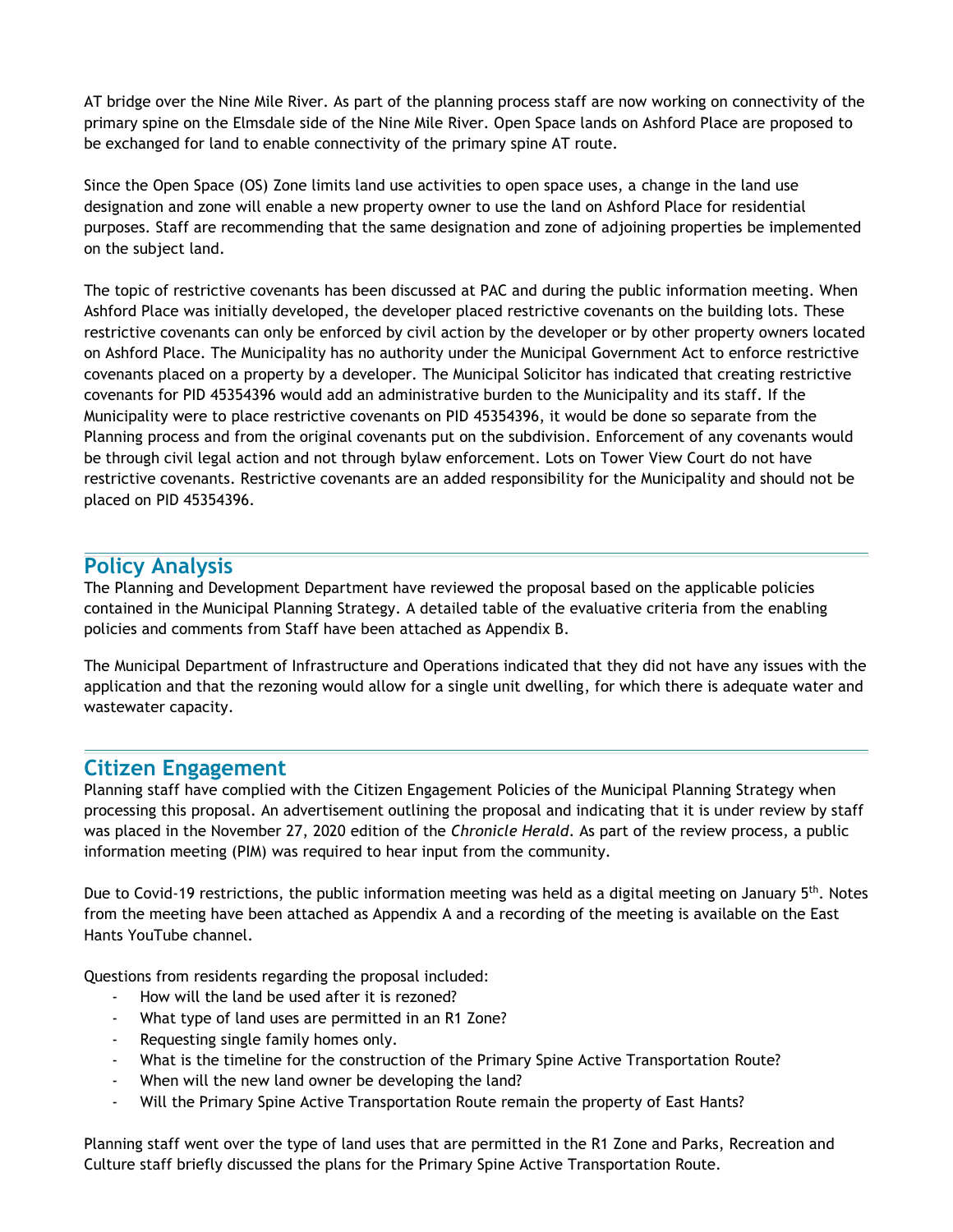A questionnaire has been mailed to residents within 300 m of the subject property asking for their input on the proposal. Questionnaire results have been provided to PAC members for their review. As part of the mail out for the public hearing, staff have also indicated that Council will consider the disposal of the open space parcel during the same Council meeting. Both the public hearing and the Council consideration of the disposal of open space were advertised in the Chronicle Herald, on the Municipal website and on Facebook.

#### **Open Space Disposal**

The Municipal Government Act (MGA) has provisions on how open space lands shall be disposed. Provision 273(13) of the MGA states that *"Where council determines that any land transferred pursuant to this Section might no longer be needed for parks, playgrounds or similar public purposes, the council may sell the land, after notifying the owners of lots in the subdivision with respect to which the land was conveyed to the municipality, by notice published in a newspaper circulating in the municipality at least fourteen days prior to the council meeting at which a decision to sell will be made, and the proceeds shall be used for parks, playgrounds and similar public purposes."* 

As part of the 2016 Plan Review, amendments were made to the Planning Documents to further expand on the MGA requirements. Policy CE19 of the Municipal Planning Strategy (MPS) requires, in addition to the newspaper notice, that a notice is also placed online and that property owners within 300 m of the proposed open space parcel to be disposed of is mailed a letter outlining the date, time, and location of the meeting where Council is expected to vote on the disposal.

Notification of the disposal of open space will be combined with the public hearing newspaper notification and the 300 m mailout. The notifications will indicate Council will consider the disposal of open space as part of the public hearing for the MPS and LUB mapping amendments.

The Disposal of Surplus Land Property Policy allows Council to consider the sale of surplus land by land exchange. Therefore, Municipal staff are in the process of negotiating with a local land owner for a piece of land that is critical for the pedestrian bridge connection of the Nine Mile River, which will form part of the Primary Spine Active Transportation Route connecting the communities of Lantz, Elmsdale and Enfield.

### **Conclusion**

Staff have completed their review of the proposal to change the designation and rezone lands located at PID 45354396, Ashford Place, Lantz to Established Residential Neighbourhood (ER) Designation and the Established Residential Neighbourhood (R1) Zone, to enable the development of residential land uses. The proposal has been evaluated using all applicable policies in the Municipal Planning Strategy. Staff find the proposal is consistent with the spirit and intent of the Municipal Planning Strategy.

In addition, staff are recommending Council approve the disposal of PID 45354396 as open space, to enable a land exchange to permit the future connectivity of the Primary Spine Active Transportation Route across the Nine Mile River.

### **Recommendation**

Recommend that Council give second reading and approve amendments to the MPS and LUB to enable the property to be used for residential uses.

And

Recommend that Council approve the disposal of the open space parcel in exchange for an alternative piece of land.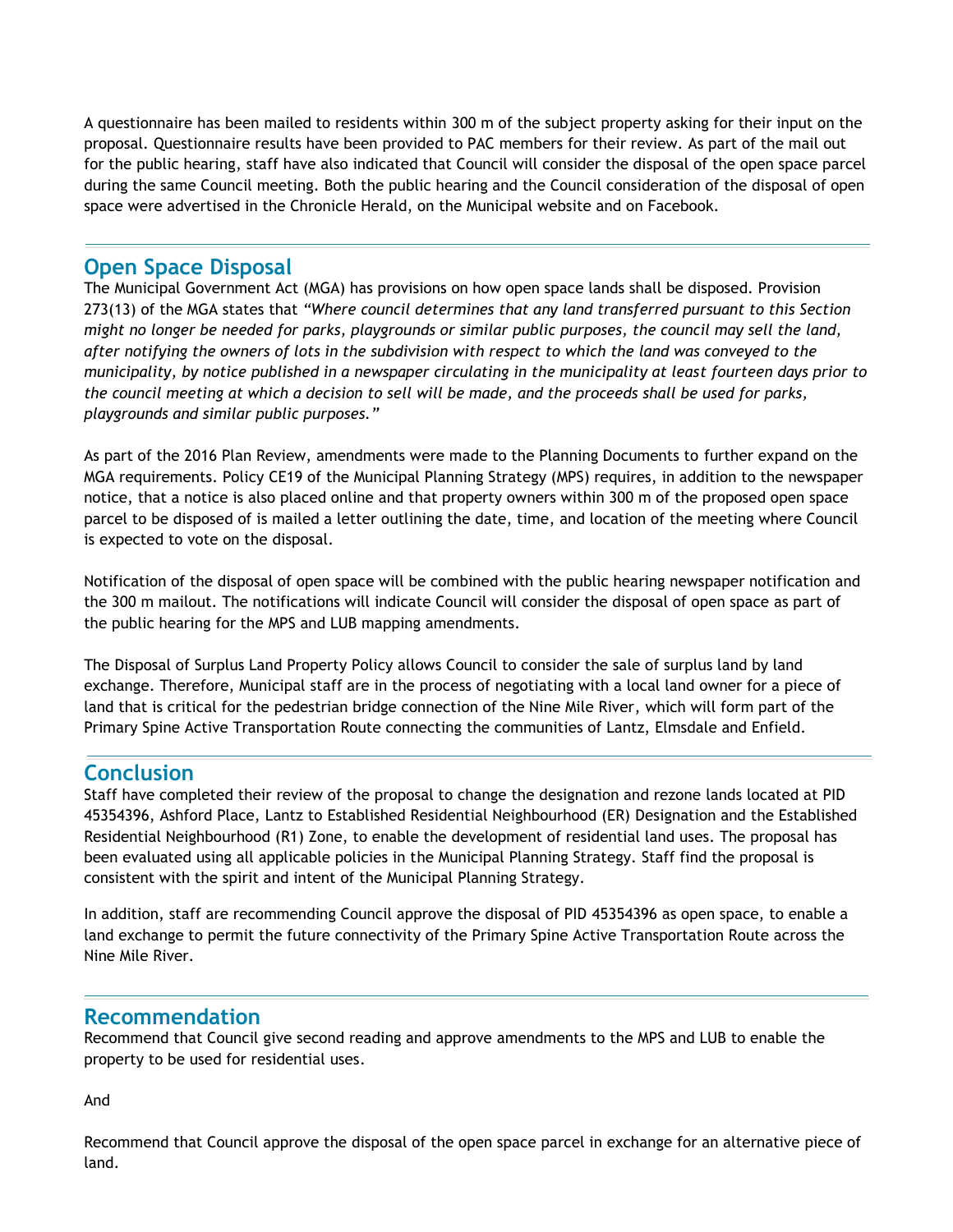#### *Appendix A – Notes from the Public Information Meeting Held January 5, 2021*

# Digital Public Information Meeting – Ashford Place, Lantz

#### **(January 5, 2021)**

| Staff:         | Mr. John Woodford, Director of Planning & Development<br>Ms. Debbie Uloth, Project Planner<br>Mr. Adam Clarkson, Director of Parks, Recreation and Culture<br>Mr. Evan MacDougall, Manager of Parks and Buildings<br>Ms. Jody MacArthur, Communications Officer<br>Ms. Sheralee Mitchell-MacEwan, Assistant Municipal Clerk                                                                                                                                                               |  |
|----------------|-------------------------------------------------------------------------------------------------------------------------------------------------------------------------------------------------------------------------------------------------------------------------------------------------------------------------------------------------------------------------------------------------------------------------------------------------------------------------------------------|--|
| Call to Order: | Mr. John Woodford, Director of Planning & Development                                                                                                                                                                                                                                                                                                                                                                                                                                     |  |
| Presentation:  | Staff Presentation: Ms. Debbie Uloth, Project Planner                                                                                                                                                                                                                                                                                                                                                                                                                                     |  |
| Applicant:     | No applicant; however, Mr. Clarkson and Mr. MacDougall were available to answer<br>guestions regarding activities of the Parks, Recreation and Culture Department.                                                                                                                                                                                                                                                                                                                        |  |
| Public:        | How will the land be used after it is rezoned?<br>$\overline{a}$<br>What type of land uses are permitted in an R1 Zone?<br>Requesting single family homes only.<br>$\qquad \qquad \blacksquare$<br>What is the timeline for the construction of the Primary Spine Active<br>$\overline{a}$<br>Transportation Route?<br>When will the new land owner be developing the land?<br>$\blacksquare$<br>Will the Primary Spine Active Transportation Route remain the property of<br>East Hants? |  |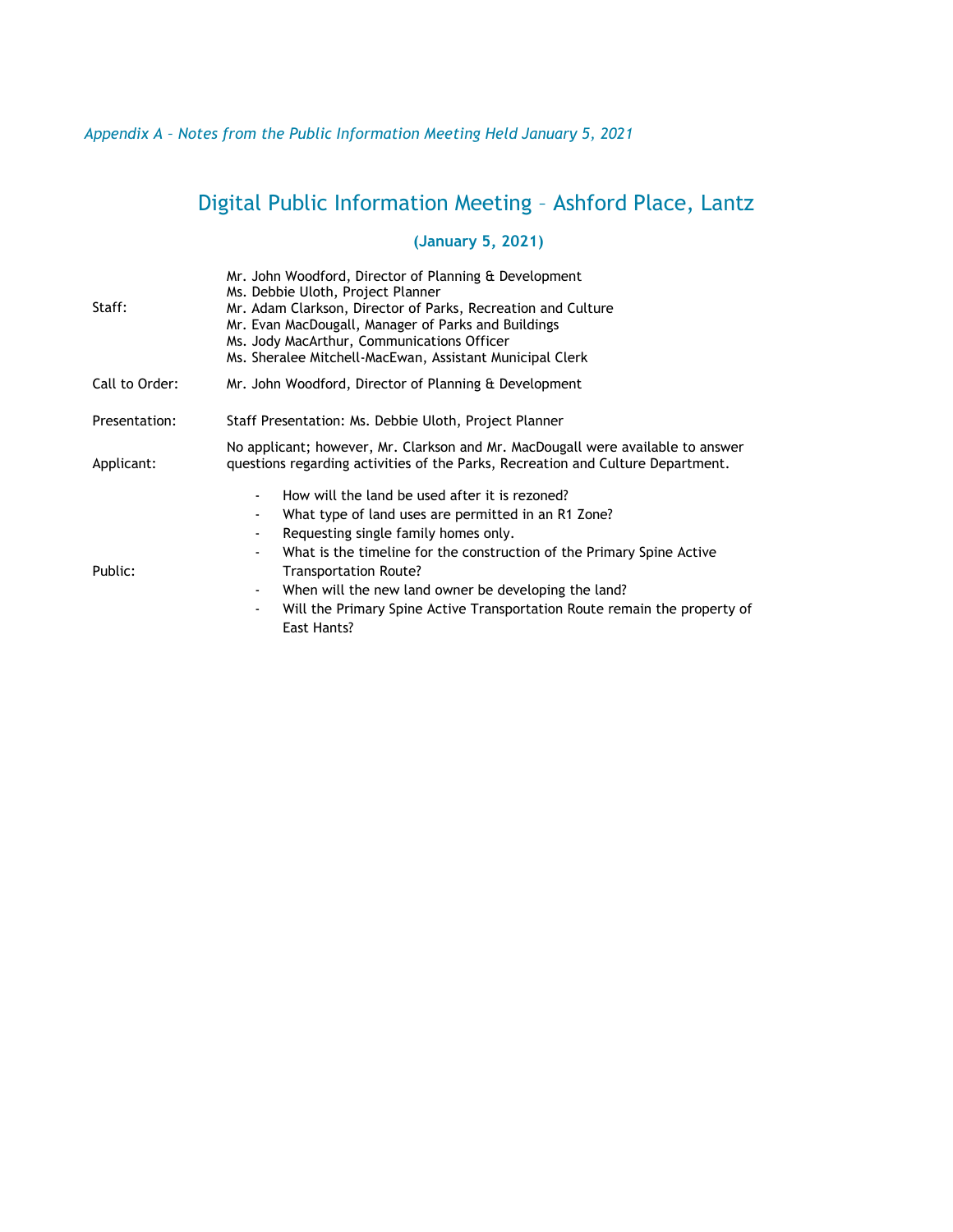#### *Appendix B – Policy Analysis*

| <b>Policy</b> |                                                                                                                                                                                                                                                                                                                             | <b>Comments</b>                                                                                                                                                                                                                                                                                                                                                                                                                                                                                                                                                                                                                                                                                |
|---------------|-----------------------------------------------------------------------------------------------------------------------------------------------------------------------------------------------------------------------------------------------------------------------------------------------------------------------------|------------------------------------------------------------------------------------------------------------------------------------------------------------------------------------------------------------------------------------------------------------------------------------------------------------------------------------------------------------------------------------------------------------------------------------------------------------------------------------------------------------------------------------------------------------------------------------------------------------------------------------------------------------------------------------------------|
|               | <b>MPS Amendment Criteria</b>                                                                                                                                                                                                                                                                                               |                                                                                                                                                                                                                                                                                                                                                                                                                                                                                                                                                                                                                                                                                                |
| IM12          | Council shall consider map<br>amendments to this Strategy when:                                                                                                                                                                                                                                                             |                                                                                                                                                                                                                                                                                                                                                                                                                                                                                                                                                                                                                                                                                                |
| a)            | A request is received for a zoning<br>amendment that is not consistent<br>with this Strategy's maps, but is<br>consistent with the intent of this<br>Strategy.                                                                                                                                                              | The requested zoning amendment is not consistent with the Generalized<br>Future Land Use Map and requires a concurrent amendment to the MPS.<br>The land in question is owned by the Municipality of East Hants and was<br>provided to the Municipality as part of an open space agreement. Parks,<br>Recreation and Culture staff are proposing the amendments in order to<br>allow the disposal of the open space parcel as part of a land exchange<br>that would permit the connectivity of the Primary Spine Active<br>Transportation Route over the Nine Mile River. Therefore, the request<br>originated as a requirement to enable PID 45354396 to be used for<br>residential purposes. |
| b)            | Where the boundaries of the<br>comprehensively planning area are<br>altered.                                                                                                                                                                                                                                                | Not applicable to the proposal.                                                                                                                                                                                                                                                                                                                                                                                                                                                                                                                                                                                                                                                                |
| C)            | Where a request for a<br>comprehensive development is made<br>and it is not already designated as<br>such; and studies show that intent of<br>the Strategy could be met through<br>said proposal.                                                                                                                           | Not applicable to the proposal.                                                                                                                                                                                                                                                                                                                                                                                                                                                                                                                                                                                                                                                                |
| d)            | The boundaries of the planning area<br>are not altered.                                                                                                                                                                                                                                                                     | Not applicable to the proposed application.                                                                                                                                                                                                                                                                                                                                                                                                                                                                                                                                                                                                                                                    |
| e)            | Housekeeping amendments are not<br>warranted.                                                                                                                                                                                                                                                                               | Not applicable to the proposal.                                                                                                                                                                                                                                                                                                                                                                                                                                                                                                                                                                                                                                                                |
| <b>IM13</b>   | <b>Land Use Bylaw Amendment Criteria</b><br>It shall be the policy of Council to<br>consider amendments to the Land<br>Use Bylaw provided the amendment<br>is consistent with the intent of the<br>Municipal Planning Strategy.                                                                                             | East Hants Council is seeking a mapping amendment to the Municipal<br>Planning Strategy and Land Use Bylaw to allow for the open space<br>disposal of PID 45354396, as part of a land exchange that will enable the<br>connectivity of the Primary Spine Active Transportation Route over the<br>Nine Mile River, and that will permit PID 45354396 be used for<br>residential purposes.                                                                                                                                                                                                                                                                                                       |
| <b>IM14</b>   | It shall be the policy of Council to<br>consider an application for<br>amendment to the Land Use Bylaw<br>only if the application has identified<br>a proposed use for the property.<br>Council shall give consideration to<br>both the proposed use and to the<br>impact of other uses permitted in<br>the requested zone. | Although, Parks, Recreation and Culture has requested the change to<br>the designation and zone, the purpose of the request is to allow the<br>future property owner of the subject lands to use the property for R1<br>Zone residential uses.                                                                                                                                                                                                                                                                                                                                                                                                                                                 |
| <b>IM15</b>   | It shall be the policy of Council to<br>consider an application for<br>amendment to the Land Use Bylaw                                                                                                                                                                                                                      | The site meets the minimum lot requirements for the R1 Zone.                                                                                                                                                                                                                                                                                                                                                                                                                                                                                                                                                                                                                                   |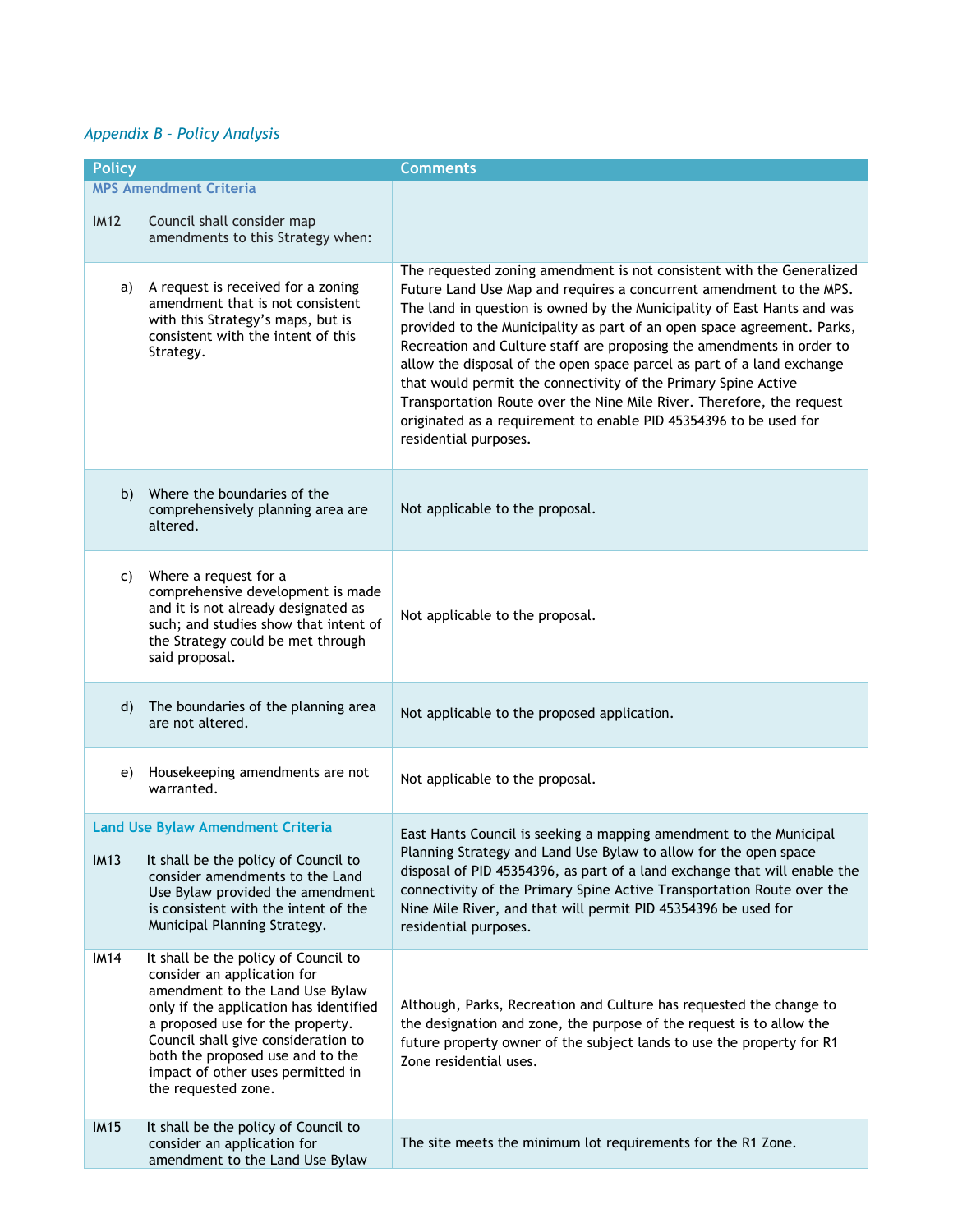|             | only if the site meets all of the lot<br>size and zone standards for the zone<br>sought.                                                                                                                                                                                                                                                                   |                                                                                                                                                                                                                                                                                                                                                      |
|-------------|------------------------------------------------------------------------------------------------------------------------------------------------------------------------------------------------------------------------------------------------------------------------------------------------------------------------------------------------------------|------------------------------------------------------------------------------------------------------------------------------------------------------------------------------------------------------------------------------------------------------------------------------------------------------------------------------------------------------|
| <b>IM16</b> | Council shall consider the Land Use<br>Bylaw Amendments within the<br>applicable Generalized Future Land<br>Use designation as subject to the<br>policies of this Strategy                                                                                                                                                                                 | This LUB amendment is only possible with a concurrent amendment to<br>the MPS to redesignate the property to ER.                                                                                                                                                                                                                                     |
| <b>IM17</b> | Council shall, in considering<br>amendments to the Land Use Bylaw,<br>in addition to all other criteria as set<br>out in the policies of this Strategy,<br>have regard for the following<br>matters:                                                                                                                                                       |                                                                                                                                                                                                                                                                                                                                                      |
| a)          | Whether the proposed development<br>is in conformance with the intent of<br>this Strategy and with the<br>requirements of all other Municipal<br>Bylaws and regulations as applicable<br>matters.                                                                                                                                                          | Parks, Recreation and Culture is proposing to change the land use<br>designation of PID 45354396 to the Established Residential<br>Neighbourhood (ER) Designation and to rezone the same to Established<br>Residential Neighbourhood (R1) Zone. This will enable the land to be<br>used for residential uses as part of an open space land exchange. |
| b)          | Whether Planning Staff have<br>initiated a review of this Strategy, or<br>any of the Official Community Plan<br>documents.                                                                                                                                                                                                                                 | Planning staff were directed by Municipal Council to start the process of<br>changing the designation and zone of PID 45354396, in order to dispose<br>of the opens space parcel to allow for a land exchange that will enable<br>the connection of the Primary Spine Active Transportation Route across<br>the Nine Mile River.                     |
| <b>IM18</b> | Council shall consider if the proposal<br>is premature or inappropriate by<br>reason of:                                                                                                                                                                                                                                                                   |                                                                                                                                                                                                                                                                                                                                                      |
| a)          | The financial capability of the<br>Municipality to absorb any costs<br>relating to the development.                                                                                                                                                                                                                                                        | There is a financial benefit to the Municipality to have this lot used for<br>residential purposes instead of open space uses. According to PVSC the<br>property is currently assessed at \$50,000 (residential exempt);<br>therefore, once the property changes to the new owner, residential<br>taxes will be collected on the lot.                |
| b)          | The adequacy of municipally<br>approved water and wastewater<br>services or if services are not<br>provided, the adequacy of physical<br>site conditions for private on-site<br>septic and water system. Council<br>shall consider comments from the<br>Municipal Infrastructure and<br>Operations Department or Nova<br>Scotia Environment as applicable. | Capacity will be determined at the time of a Building Permit. The<br>rezoning would permit the construction of a single dwelling and I&O has<br>indicated the Municipality currently has servicing capacity to<br>accommodate this.                                                                                                                  |
| C)          | The adequacy and proximity of<br>school, recreation, and any other<br>community facilities. Council shall<br>consider comments from Municipal<br>departments and the appropriate<br>School Board as applicable.                                                                                                                                            | If the land is developed in the future as a residential use the number of<br>new residents to the area would be minimal and would not warrant a<br>substantial change to the school system or to the use of recreational<br>facilities.                                                                                                              |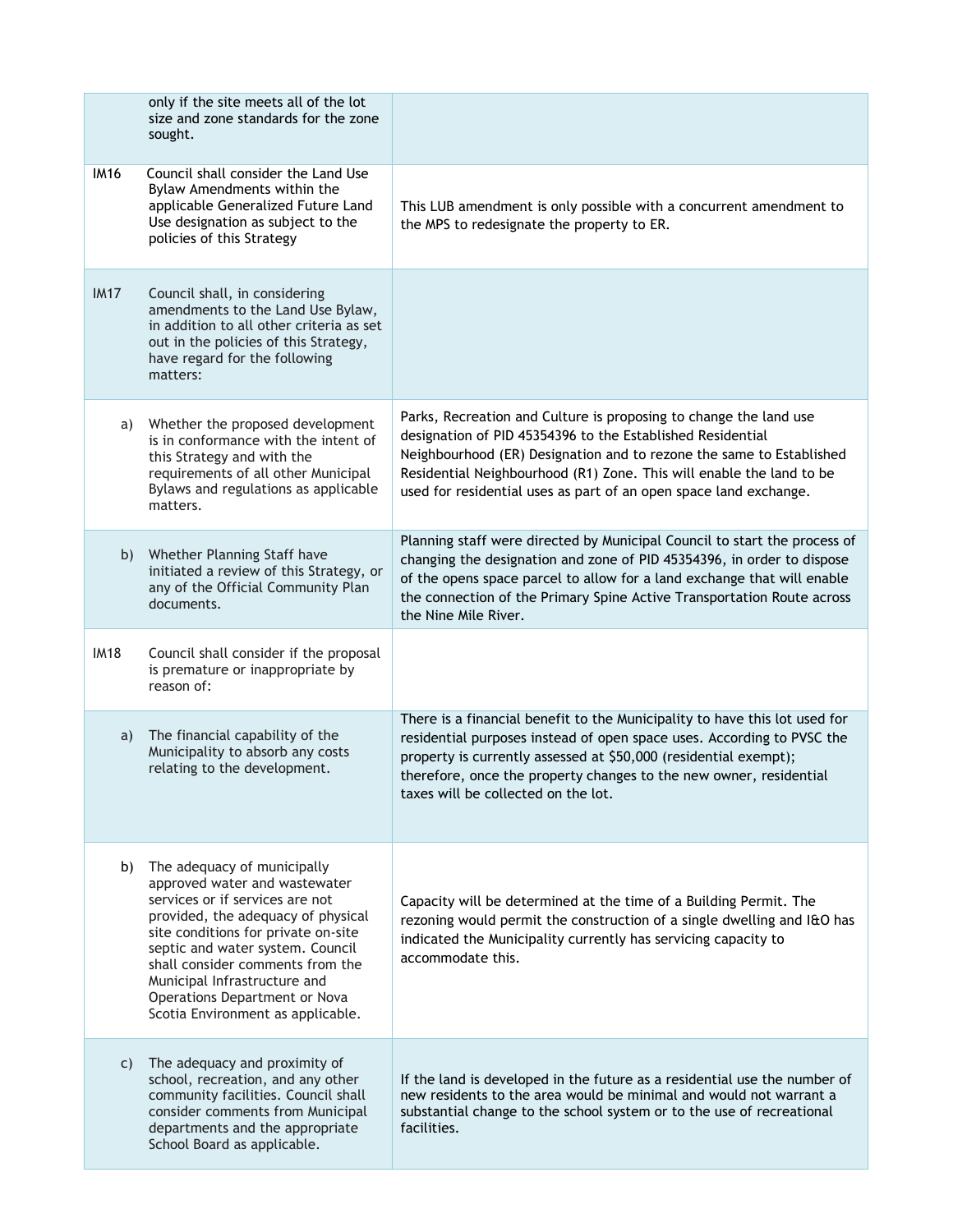| d)          | The potential for significantly<br>reducing the continuation of<br>agricultural land uses.                                                                                                                                                                                                                                                                 | Not applicable to the proposed application.                                                                                                                                                                                            |
|-------------|------------------------------------------------------------------------------------------------------------------------------------------------------------------------------------------------------------------------------------------------------------------------------------------------------------------------------------------------------------|----------------------------------------------------------------------------------------------------------------------------------------------------------------------------------------------------------------------------------------|
| e)          | The adequacy of existing or<br>proposed road networks in, adjacent<br>to, or leading to the development<br>and ability of the proposed<br>development to satisfy applicable<br>stopping sight distances. Council<br>shall consider comments from the<br>appropriate Municipal Engineer<br>and/or Nova Scotia Transportation<br>and Infrastructure Renewal. | Ashford Place is owned by East Hants and the development of the lands<br>for R1 purposes would not significantly impact the existing road<br>network.                                                                                  |
| f)          | The potential for the contamination<br>of watercourses or the creation of<br>erosion or sedimentation. Council<br>shall consider comments from<br>relevant Provincial Departments as<br>applicable.                                                                                                                                                        | No structures are currently proposed for the subject lands. Any future<br>development will be subject to the Lot Grading and Drainage Bylaw.                                                                                           |
| g)          | Creating a leap frog, scattered, or<br>ribbon development pattern as<br>opposed to compact and orderly<br>development.                                                                                                                                                                                                                                     | The proposed change will not create a leap frog, scattered or ribbon<br>development pattern. Adjoining properties and properties located along<br>Ashford Place are also zoned R1.                                                     |
| <b>IM19</b> | Council shall consider if the<br>proposed development is shown on a<br>professionally drawn site plan as<br>being in compliance with the<br>applicable sections of the<br>Subdivision Bylaw, with the following<br>matters of the Land Use Bylaw:                                                                                                          | Parks, Recreation and Culture has requested the re-designation and<br>rezoning of the subject property, in order to allow the open space lands<br>to be disposed of and to enable R1 Zone uses. A site plan has not been<br>submitted. |
| a)          | Type of use.                                                                                                                                                                                                                                                                                                                                               | Proposed R1 Zone uses.                                                                                                                                                                                                                 |
| b)          | Number of buildings.                                                                                                                                                                                                                                                                                                                                       | No new buildings are being proposed.                                                                                                                                                                                                   |
| C)          | Yard setbacks.                                                                                                                                                                                                                                                                                                                                             | No new structures are being proposed. Any future structures will have<br>to comply with the yard setbacks identified in the LUB for the R1 Zone.                                                                                       |
| d)          | Height, bulk, stepback<br>requirements, and lot coverage of<br>any proposed structures.                                                                                                                                                                                                                                                                    | No new structures are being proposed. All future structures will have to<br>meet the minimum requirements of the LUB.                                                                                                                  |
| e)          | External appearance of any<br>structures where design standards<br>are in effect.                                                                                                                                                                                                                                                                          | No design standards are in effect.                                                                                                                                                                                                     |
| f)          | Street layout and design.                                                                                                                                                                                                                                                                                                                                  | No new streets are proposed.                                                                                                                                                                                                           |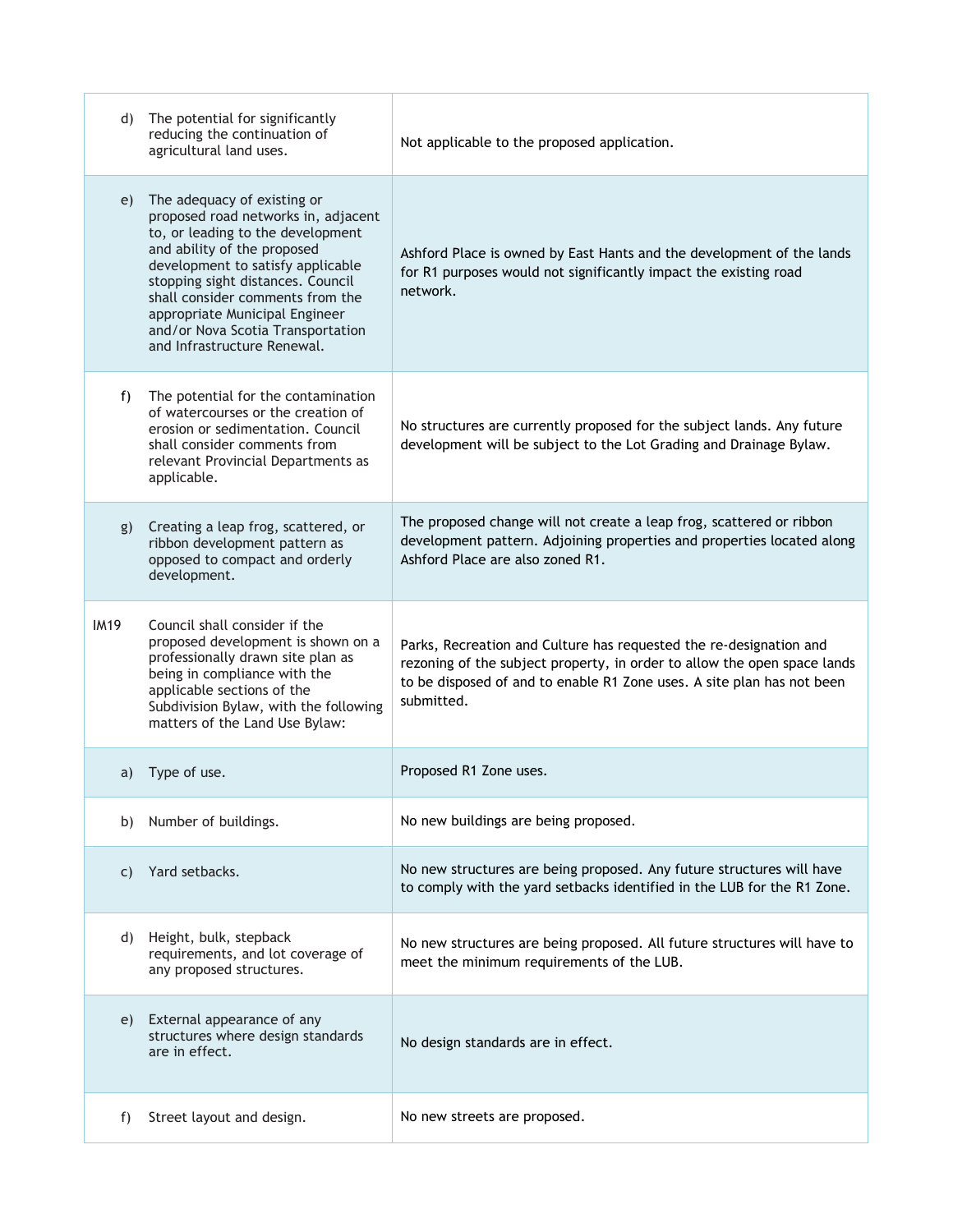| g)           | Access to and egress from the site,<br>parking.                                                                                                                                                                                                                                                                                                                                           | Access to and egress from the property is subject to the approval of East<br>Hants.                                                                                                                                                                                                                                            |
|--------------|-------------------------------------------------------------------------------------------------------------------------------------------------------------------------------------------------------------------------------------------------------------------------------------------------------------------------------------------------------------------------------------------|--------------------------------------------------------------------------------------------------------------------------------------------------------------------------------------------------------------------------------------------------------------------------------------------------------------------------------|
| h)           | Open storage and outdoor display.                                                                                                                                                                                                                                                                                                                                                         | All LUB regulations will have to be met.                                                                                                                                                                                                                                                                                       |
| $\mathbf{i}$ | Signage.                                                                                                                                                                                                                                                                                                                                                                                  | All LUB regulations will have to be met.                                                                                                                                                                                                                                                                                       |
| j)           | Similar matters of planning concern.                                                                                                                                                                                                                                                                                                                                                      | All LUB regulations will have to be met.                                                                                                                                                                                                                                                                                       |
| <b>IM20</b>  | Council shall consider the suitability<br>of the proposed site in terms of the<br>environmental features of the site,<br>particularly susceptibility to flooding<br>and other nuisance factors, and<br>where applicable, comments from<br>relevant Provincial Departments<br>concerning the suitability of the site<br>for development.                                                   | The subject property does not appear to be wet. The Lot Grading and<br>Drainage Bylaw will be applicable to the development of any residential<br>dwellings.                                                                                                                                                                   |
| IM21         | Council shall consider the provision<br>of buffering, screening, and access<br>control to minimize potential<br>incompatibility with adjacent and<br>nearby land uses, rail lines and<br>traffic arteries.                                                                                                                                                                                | The LUB does not require buffering and screening for residential uses in<br>the R1 zone.                                                                                                                                                                                                                                       |
| <b>IM22</b>  | Council shall consider the extent to<br>which the proposed development,<br>where applicable, provides for<br>efficient pedestrian circulation and<br>integrates pedestrian walkways and<br>sidewalks within adjacent<br>developments.                                                                                                                                                     | No new roads or walkways are proposed. There is no sidewalk along<br>Ashford Place; however, there is a walkway that connects Ashford Place<br>to the sidewalk along Highway 2.                                                                                                                                                |
| IM23         | Council shall consider the proposed<br>development is shown to manage<br>stormwater on-site in a manner<br>which does not negatively impact on<br>other properties.                                                                                                                                                                                                                       | Any new construction on this site must consider the requirements<br>outlined in the Lot Grading and Drainage Bylaw.                                                                                                                                                                                                            |
| IM24         | Council shall consider massing, and<br>compatibility of the proposed<br>development's external appearance<br>with adjacent buildings by means of<br>design features, roof type, exterior<br>cladding materials, and overall<br>architectural style that is reasonably<br>consistent with the style and<br>character of the community or<br>compliments the character of the<br>community. | There are no structures located on the subject lands and no new<br>structures are currently proposed for the subject lands. If approved the<br>applicant would be permitted to construct a dwelling in accordance<br>with the zone provisions of the R1 Zone. There are no "design<br>standards" for dwellings in the R1 zone. |
| <b>IM25</b>  | Council shall consider the following<br>matters in Growth Management<br>Areas and other areas where<br>applicable to determine if the                                                                                                                                                                                                                                                     |                                                                                                                                                                                                                                                                                                                                |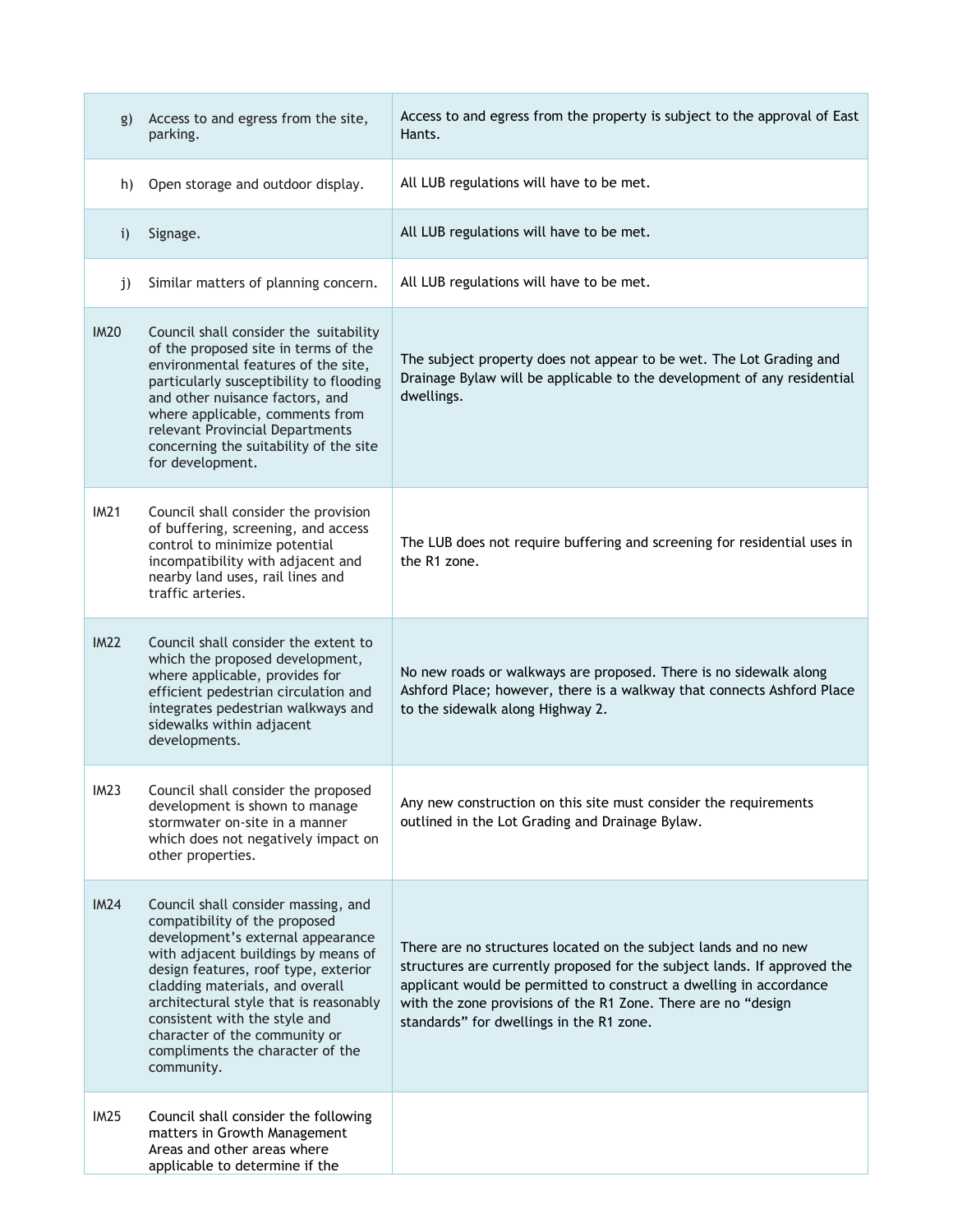|    | proposed development contributes<br>to a favourable community form,<br>and the proposed development's<br>ability to:                                                                                                                                                                                                                                                                        |                                                                                                                                                                                                          |
|----|---------------------------------------------------------------------------------------------------------------------------------------------------------------------------------------------------------------------------------------------------------------------------------------------------------------------------------------------------------------------------------------------|----------------------------------------------------------------------------------------------------------------------------------------------------------------------------------------------------------|
| a) | Provide for efficient pedestrian<br>movement into, out of, and within<br>the development, especially<br>between commercial and residential<br>neighbourhoods, as well as the<br>ability for pedestrian routes to link<br>with existing sidewalks, active<br>transportation routes and walking<br>trails on abutting lands to provide<br>for a cohesive network of same.                     | No new roads or walkways are proposed. There is no sidewalk along<br>Ashford Place; however, there is a walkway that connects Ashford Place<br>to the sidewalk along Highway 2.                          |
|    | b) Council shall consider, where<br>appropriate, the impact of the<br>development on the comfort and<br>design of proposed streets and<br>existing street users. This shall<br>include whether the proposed<br>development is humanscaled, is<br>easily accessible to active<br>transportation users, and if it<br>promotes visual variety and interest<br>for active transportation users. | No new streets are proposed. There are no sidewalks on Ashford Place.<br>Proposed designation and zoning change will allow for the same<br>residential uses as the existing properties on Ashford Place. |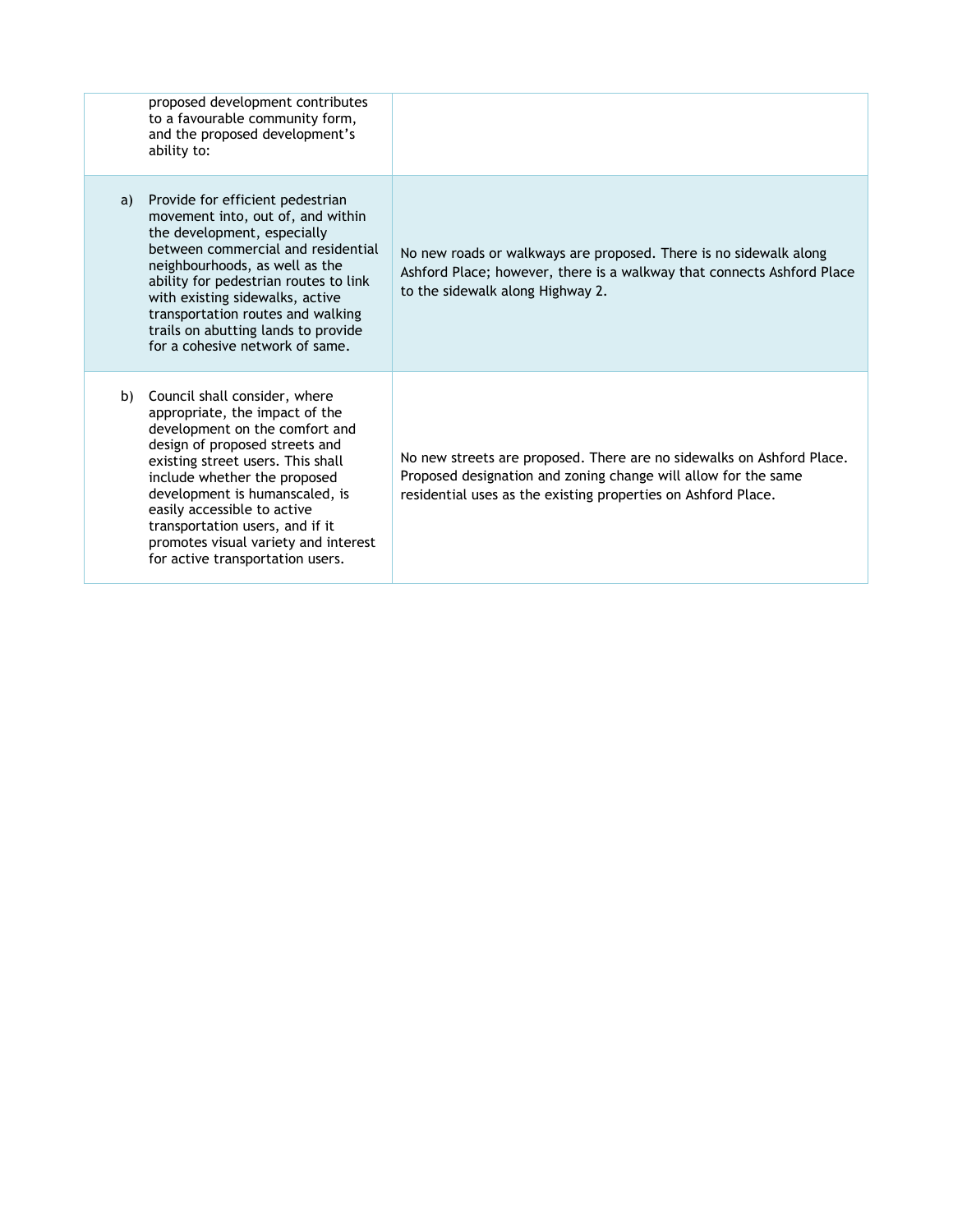#### **Appendix D – Proposed Amendment Maps**

#### **Amendment Sheet**

The Municipality of East Hants Official Community Plan Generalized Future Land Use Map

**Generalized Future Land Use Map 1 – South Corridor and Commercial Growth Management Area Generalized Future Land Use Map 7 – Lantz Growth Reserve Area**

GFLUM Map 1 – South Corridor and Commercial Growth Management Area and GFLUM Map 7 – Lantz Growth Reserve Area is amended by changing the designation of PID 45354396 Ashford Place, Lantz to the Established Residential Neighbourhood (ER) Designation.